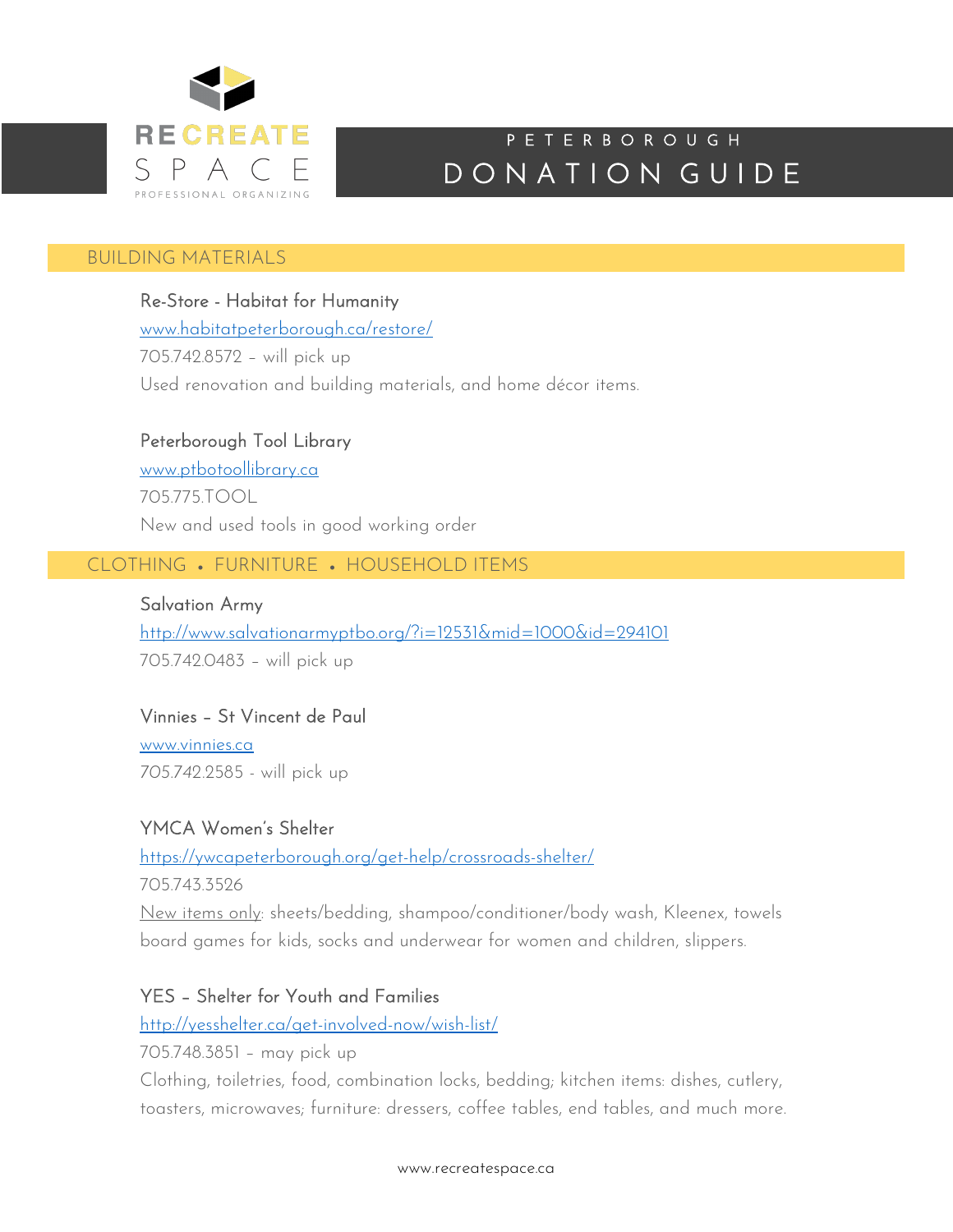

## DONATION GUIDE P E T E R B O R O U G H

Peterborough Humane Society

Warming Room https://warmingroom.ca 705.874.1812

**Talize** 

www.talize.com/peterborough 705.243.3859

Value Village https://www.valuevillage.com 7057419644

## Humane Society Thrift Shop

https://peterboroughhumanesociety.ca/abo ut-us/thrift-shop

## BOOKS • CD • DVD

Peterborough Public Library http://www.ptbolibrary.ca/ 705.745.5382 Accept: Books in good condition — paperback and hardcover — for adults, young adults, and children bestsellers and prize winners, fiction and non-fiction CDs and DVDs

## GLASSES

Peterborough Lions Community Centre https://www.peterboroughlions.ca/lions-club 705.740.2288

Hakim Optical https://hakimoptical.ca/donate-oldprescription-eyeglasses/ 705.750.0770

www.recreatespace.ca

https://peterboroughhumanesociety.ca/wishlist/ 705.745.7676 Old linens, blankets, pet items, shoeboxes

Re-Source Thrift Shop http://re-sourcethriftshop.ca/peterborough/ 705.775.2001

**Diabetes** https://declutter.diabetes.ca 1.800.505.5525 – will pick up